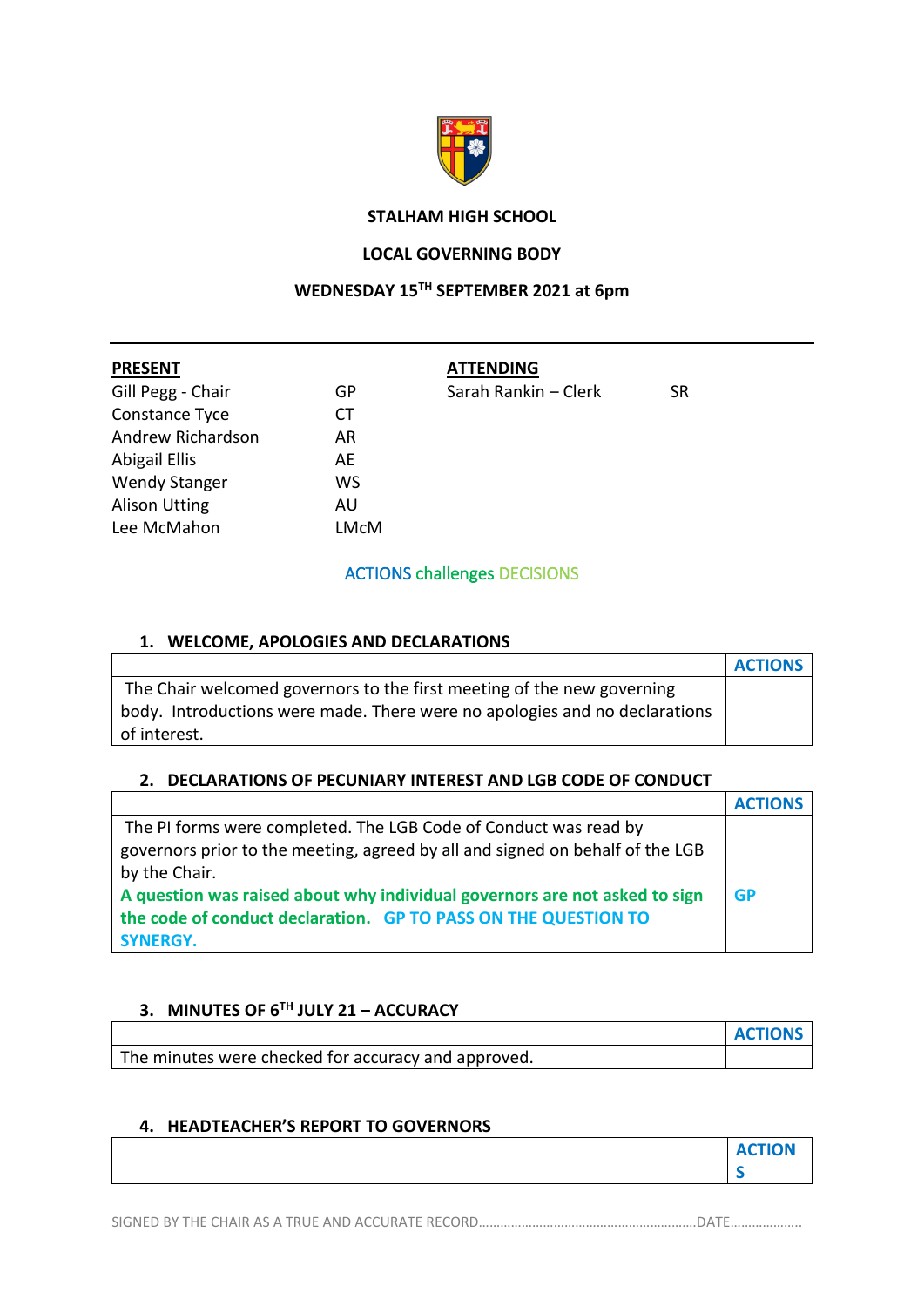The Executive Headteacher reported the following:

• Numbers are good with 99 students entering into Year 7 and a total of 444 students in the school. It was noted that the student body has increased by 100 since NNAT took over the school in 2015. The Headteacher advised that the aspiration is to reach 500 students, but that this may take some time due to the demographic dip forecast over the next two years in North Norfolk. The improved and positive perception of the school in the local community was also noted.

**Governors asked how much results have affected numbers.** The Head flagged a range of factors affecting numbers including results, Ofsted, curriculum, competition from other schools and transport.

### *Redacted: staffing*

• Attendance needs improvement in all year groups. Target is 96%. **Governors asked how attendance was tracked during lockdown.** The Head confirmed that engagement and work completed was tracked. **Governors felt it would be useful to have comparative data from other schools**.

• Exclusions: 3 PEX during the last academic year. Unusually high. 32 FEX.

**Governors asked what is done to ensure that behaviour which caused a FEX is not repeated.** It was explained that reintegration meetings include target setting which are reviewed regularly. Report cards and behaviour plans may be issued. It was clarified that no student is ever excluded without a follow up.

- Free school meals were discussed, and it was confirmed that 28% of students qualify. **Governors asked if families are encouraged to take up FSM.** LMcM confirmed that information is provided, along with forms and envelopes. It was acknowledged that this can be a sensitive topic for parents.
- Staff CPD was discussed. It was noted that the 5 annual INSET days include annual safeguarding training, along with anything that supports staff in their job and their agreed staff appraisal targets. It is expected that Trust wide training will be more frequent following the merger with Synergy. Heads of subjects are scheduled to undertake Ofsted preparation training at Reepham this term.

**Governors asked how the Covid catch up funding is being used.** The Head advised governors that an unsuccessful experience was had with the national tutoring programme last year. Governors learned that it is now possible to pay existing 'staff' to give targeted intervention locally, and it was felt that this may be the most appropriate course of action when the funding arrives. **Governors asked if personal development will be included to address the loss** 

**of confidence experienced by many students due to the pandemic.** LMcM confirmed that personal development is entwined throughout the school, and that the 'whole student' is being looked at.

### **KS4 Data**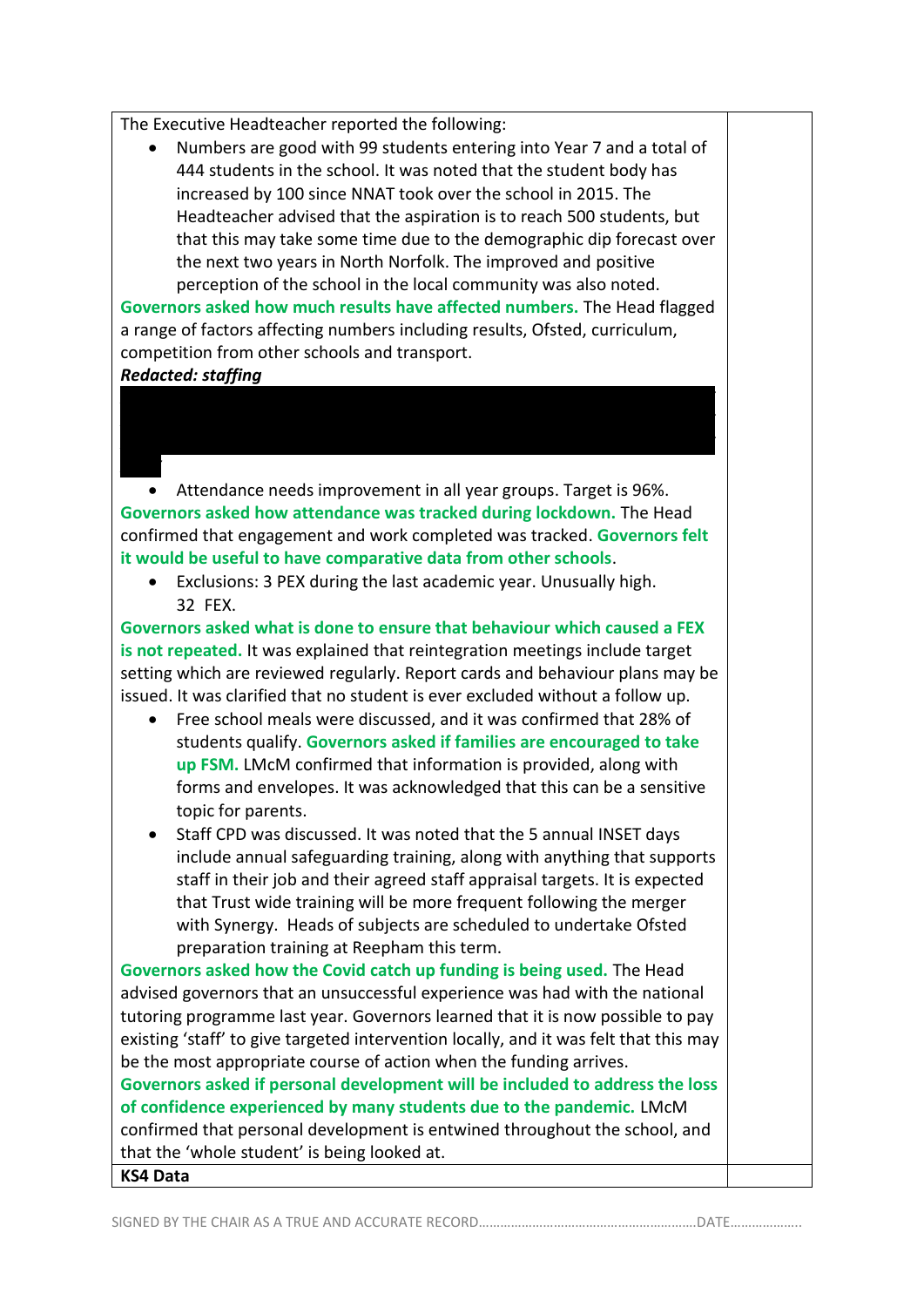| strong performance in most EBacc subjects and percentage of students             |  |
|----------------------------------------------------------------------------------|--|
| entered for EBacc increasing.                                                    |  |
| Steady improvement in English and maths since 2019.<br>$\bullet$                 |  |
| Disadvantaged gap is narrowing for progress.                                     |  |
| Low attainment in photography, art and music. This was discussed at<br>$\bullet$ |  |
| length, and governors were assured that measures have been put in                |  |
| place to address the issues, and careful monitoring will be carried out.         |  |
| SIDP: The headlines were reviewed. Governors raised inconsistencies with         |  |
| marking and feedback during lockdown. The policy was discussed and the           |  |
| differences between marking, feedback and assessment clarified.                  |  |
| Governors asked how consistency is monitored. The Head advised that              |  |
| consistency is monitored three times a year through the scrutiny of a sample     |  |
| of random students' work with feedback channelled through line managers.         |  |
| The format of departmental reviews was discussed and the importance of           |  |
| student voice was underlined. Governors asked if departmental reviews took       |  |
| place last year. The Head advised that it was not possible to carry out reviews  |  |
| last year. It was agreed that a departmental review might have picked up the     |  |
| issues with the Arts.                                                            |  |
| Parents' evenings: It was confirmed that these would continue to be held on      |  |
| School Cloud following very positive experience and feedback from parents.       |  |
| Governors raised issues with connectivity and the length of appointment.         |  |
| The Head advised that timings had been tweaked to improve the experience. It     |  |
| was also noted that parents can arrange a further consultation with teachers if  |  |
|                                                                                  |  |
| any issues require more time.                                                    |  |

# **5. PUPIL ADMISSIONS NUMBER (PAN)**

|                                   | <b>ACTIONS</b> |
|-----------------------------------|----------------|
| It was agreed to keep PAN at 100. |                |

 $\mathbf{r}$ 

h

# **6. GOVERNANCE**

 $\mathbf{r}$ 

| SIDP: Covered in 4 above. Detail to follow.                                       |  |
|-----------------------------------------------------------------------------------|--|
| <b>GDPR:</b> One whole Trust FOI in progress.                                     |  |
| Health and safety: Nothing to report                                              |  |
| Staff wellbeing and workload: The Head reported that the High Schools have        |  |
| signed up to the Education Wellbeing Charter. Feedback will be provided to        |  |
| governors on the eleven principals.                                               |  |
| <b>Monitoring:</b> CT will be putting together a governor monitoring programme to |  |
| link to the SIDP. The importance of monitoring was discussed, and it was          |  |
| stressed that the governors' role is not one of inspector. It was agreed that     |  |
| marking might be a suitable initial area to monitor.                              |  |
| Governors asked how budgets and procurement are carried out. It was               |  |
| explained that budgets are put together at Trust level in consultation with       |  |
| Heads. It was agreed that David Hicks, northern hub CFO and strategic budget      |  |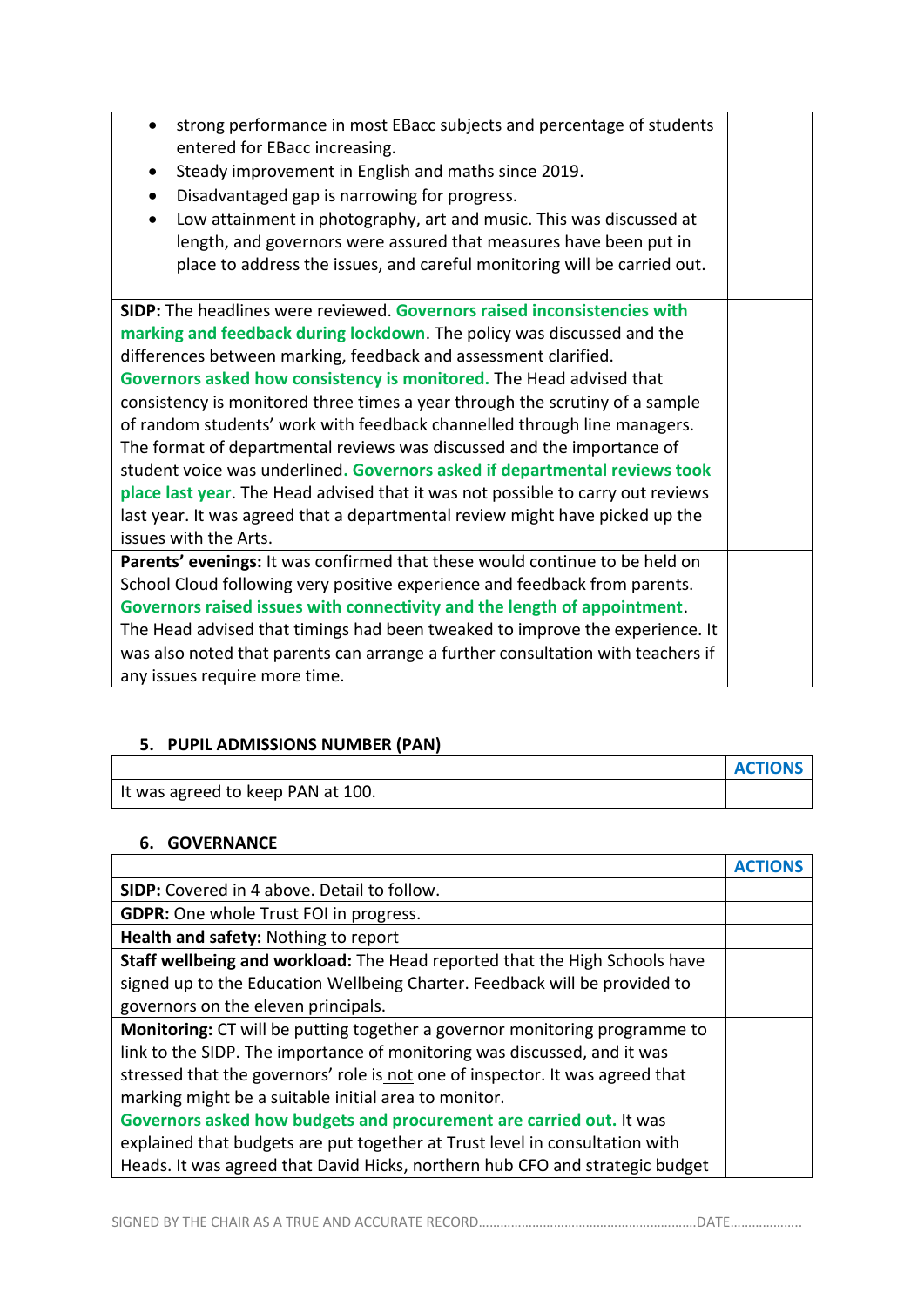| planner, should be invited to attend the next meeting to give new governors  |           |
|------------------------------------------------------------------------------|-----------|
| an overview of how the Central Team operates. CLERK TO INVITE DH TO THE      | <b>SR</b> |
| <b>NEXT MEETING</b>                                                          |           |
| New governors were encouraged to come into school to attend events to        |           |
| increase their knowledge and to be a visible presence for parents.           |           |
| <b>Governor roles:</b>                                                       |           |
| The following allocation of roles was agreed:                                |           |
| Safeguarding: Currently GP. AU will shadow                                   |           |
| Equalities and Health and Safety: AE                                         |           |
| Staff Wellbeing and Workload: WS                                             |           |
| Pupil Premium and SEND: CT                                                   |           |
|                                                                              |           |
| Safeguarding:                                                                |           |
| GP explained the SCR and how it is monitored. There were no safeguarding     |           |
| issues to report. The Clerk was asked to circulate last year's annual        | <b>SR</b> |
| safeguarding report for information.                                         |           |
| Governors were advised of the requirement to read the Keeping Children Safe  |           |
| in Education document, a link to which is found on the 'Declarations' tab on |           |
| each governor profile on Governor Hub. Governors must check the box to       |           |
| confirm they have read the document annually.                                |           |

### **7. POLICIES**

|       | <b>ACTIONS</b> |
|-------|----------------|
| None. |                |

### **8. GOVERNOR TRAINING UPDATE**

|                                                                                 | <b>ACTIONS</b> |
|---------------------------------------------------------------------------------|----------------|
| The Clerk advised that the Trust's training provider has changed to Herts for   |                |
| Learning. It was noted that governors have already booked on training           |                |
| provided by the previous provider, Educator Solutions, and the clerk will check |                |
| to ascertain whether these can be attended.                                     | SR             |

### **9. CORRESPONDENCE WITH THE TRUST**

# None

### **10. MATTERS ARISING FROM THE PREVIOUS MINUTES**

|       | <b>ACTIONS</b> |
|-------|----------------|
| None. |                |

**ACTIONS**

### **11. A.O.B**

|                                                                            | <b>ACTIONS</b> |
|----------------------------------------------------------------------------|----------------|
| <b>Governance:</b> GP discussed a potential new community governor she has |                |
| spoken to. It was agreed that AR and GP should arrange a meeting with him  |                |
| soon.                                                                      |                |